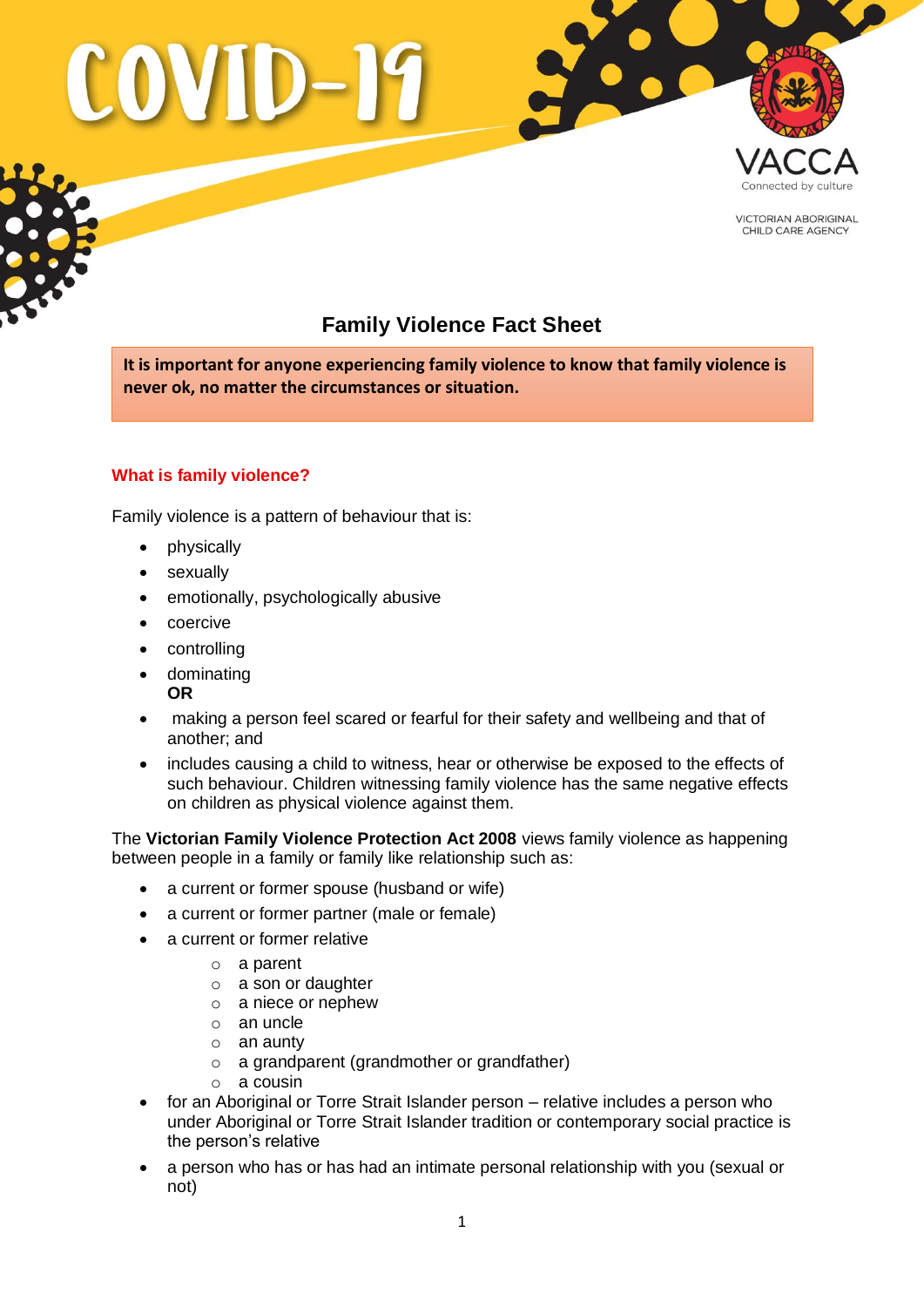- someone who you consider as like a family member
- a child who normally or regularly lives with you
- a child who used to live with you
- A carer

Family Violence is sometimes called domestic violence, intimate partner violence or an abusive relationship.

8.00

## **Types of family violence**

Family violence includes many different types of violence and abuse.

### **Emotional and psychological abuse**

This kind of family violence is when a family member insults, upsets, intimidates, controls or humiliates another family member. It includes:

- yelling, swearing and name-calling
- putting someone down in front of other people or in private
- using words to intimidate or threaten someone
- doing or saying things to make someone feel confused or less confident
- stopping someone from spending time with friends or family

### **Physical abuse**

This kind of family violence is any harmful or controlling physical behaviour that one family member uses towards another. It includes:

- shoving, pushing, punching, hitting, slapping, biting or choking
- using weapons or objects to harm someone
- damaging or destroying someone's personal belongings or property
- harming other family members or family pets.

### **Sexual abuse**

This kind of family violence is any unwanted sexual behaviour by one family member towards another, even if you are married or in a relationship. It includes:

- threatening or intimidating someone into unwanted sexual activities
- exposing someone to sexual images or content they don't want to see
- sharing sexual images or content about someone without consent
- engaging in unwanted sexual contact with someone
- raping someone.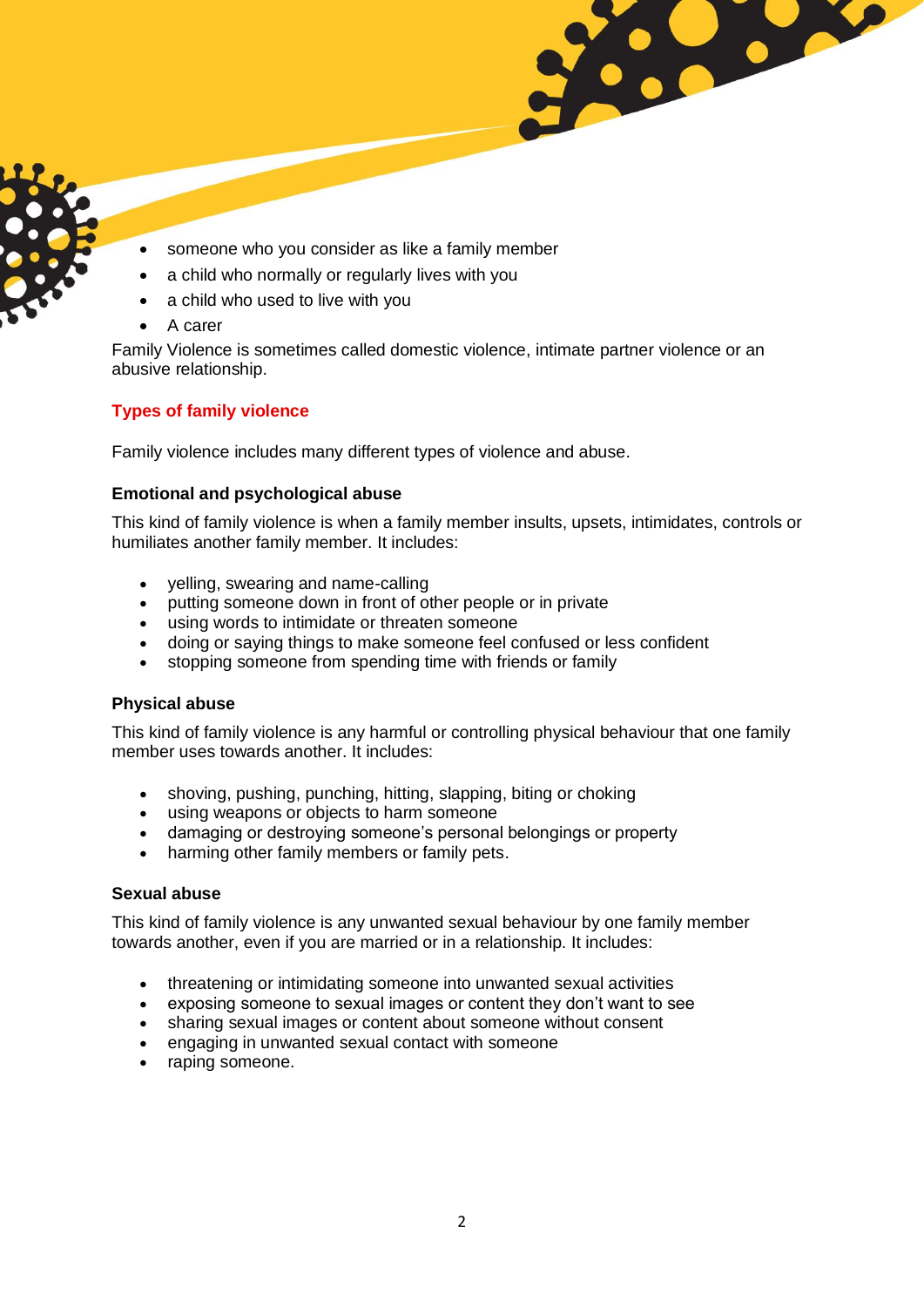### **Harassment, stalking and threats of harm**

This kind of family violence is unwanted behaviour like:

- following someone to see where they're going or who they're meeting<br>• tracking phone calls or phone locations
- tracking phone calls or phone locations
- constantly ringing or texting someone
- threatening to harm someone or the people close to them
- repeatedly waiting near your house or your workplace

### **Financial abuse**

This kind of family violence is controlling finances like:

- not letting someone access money
- controlling the family money
- not giving someone enough money for essential items such as food, petrol, medical, children's clothing and items for school

Y

- refusing to give someone money for recreational purposes eg: to go out with friends, to play sports
- taking money, bank or credit cards against someone's will

### **Cultural /Spiritual Abuse**

This kind of family violence is when a family member uses power and control to deny another family member their cultural and spiritual rights. It includes:

- denying someone access to cultural or spiritual ceremonies or rights
- ridiculing someone's beliefs or culture
- not allowing someone to take part or belong to a cultural group
- stopping someone from practicing their culture or religion.
- denying someone their cultural heritage
- stopping someone's religious observances or practices

### **Signs of family violence in someone you know**

**People experiencing family violence often don't tell anyone**. This might be because they've been threatened about telling anyone or they don't think anyone will believe them. Also, people experiencing family violence sometimes blame themselves for the abuse or feel ashamed about it, so they don't want to talk about it.

#### **If you think someone you know is experiencing family violence, there are signs you can look out for. The person might:**

- regularly have physical injuries like scratches or bruises the person might say that the injuries don't matter or are because of a clumsy accident
- seem afraid of their partner
- speak about their partner as being jealous, moody or bad tempered